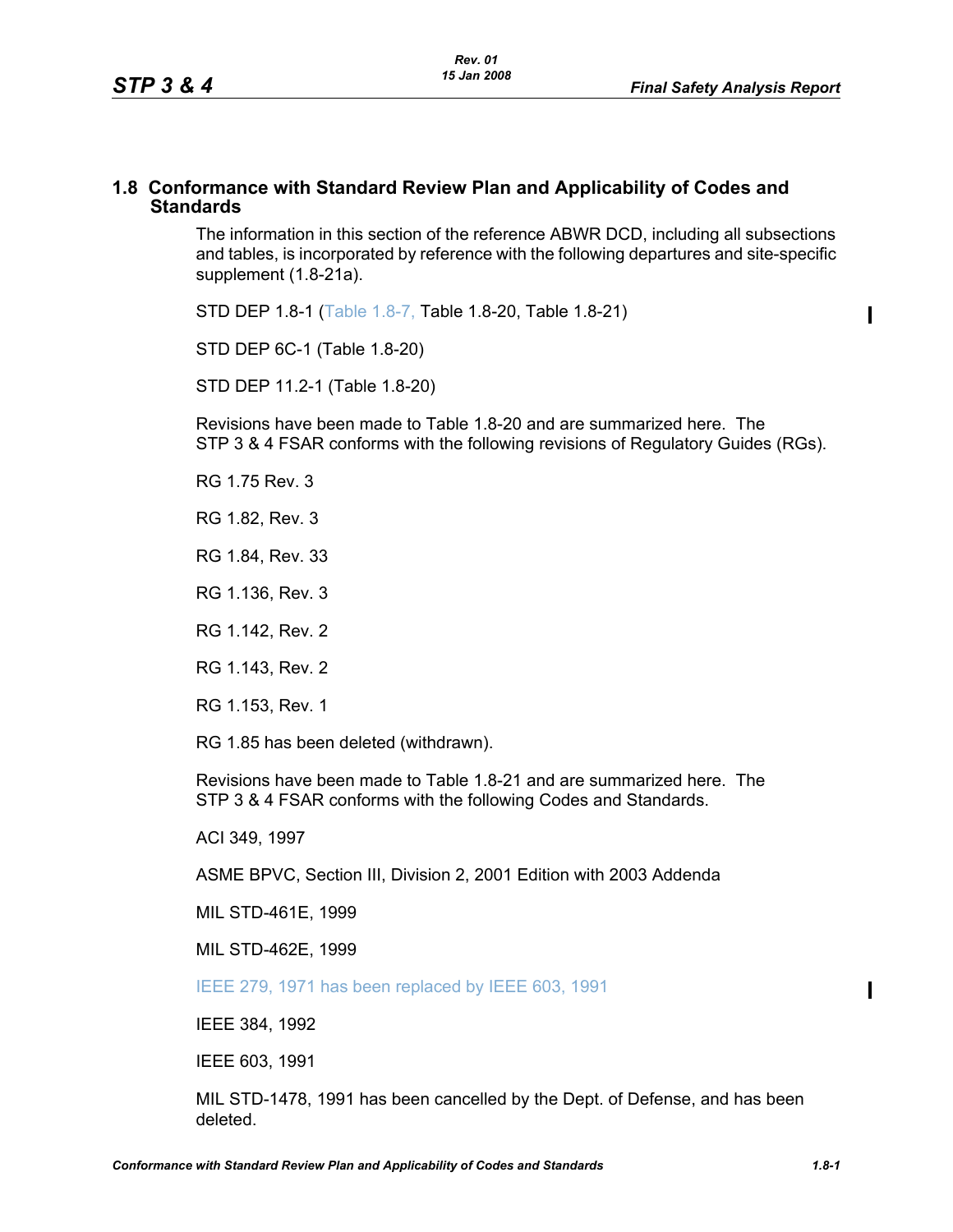$\mathbf{I}$ 

 $\mathbf I$ 

## **Table 1.8-7 Summary of Differences from SRP Section 7**

| <b>SRP Section</b> | <b>Specific SRP</b>        | <b>Summary Description</b>                | <b>Subsection Where</b>                     |
|--------------------|----------------------------|-------------------------------------------|---------------------------------------------|
|                    | <b>Acceptance Criteria</b> | of Difference                             | <b>Discussed</b>                            |
|                    | Table 7-1: 1a              | <b>RHR Annunciation at</b><br>loop level. | -------<br><b>Brandfield Avenue Company</b> |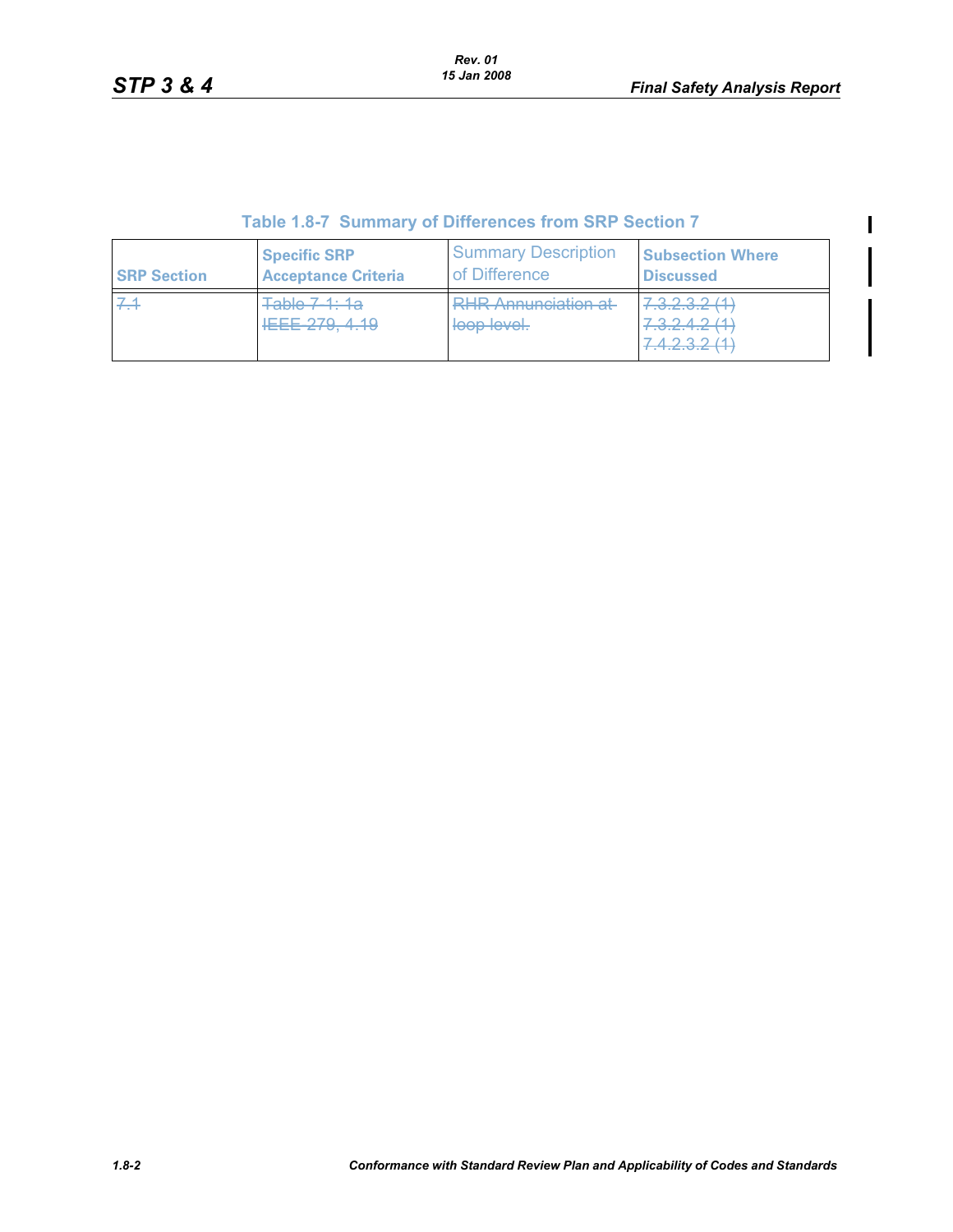<span id="page-2-0"></span>

| RG No.  | <b>Regulatory Guide Title</b>                                                                                                                                                           | Appl.<br>Rev.                  | <b>Issued</b><br><b>Date</b> | <b>ABWR</b><br>Applicable? | <b>Comments</b> |
|---------|-----------------------------------------------------------------------------------------------------------------------------------------------------------------------------------------|--------------------------------|------------------------------|----------------------------|-----------------|
| [1.75]  | Physical Independence of Electric Systems                                                                                                                                               | 2<br>3                         | 9/78<br>2/05                 | Yes $J(4)$                 |                 |
| 1.82    | Water Sources for Long-Term Recirculation<br>Cooling Following Loss-of-Coolant Accident                                                                                                 | $\overline{1}$<br>3            | <del>11/85</del><br>11/03    | Yes                        |                 |
| [1.84]  | Design and Fabrication Code Case<br>Acceptability, ASME Section III, Division 1                                                                                                         | 27<br>33                       | 11/90<br>8/05                | Yes $J(1)$                 |                 |
| 4.85    | <b>Materials Code Case Acceptability, ASME-</b><br><b>Section III, Division 1</b>                                                                                                       | <del>27</del>                  | 44/90                        | Yes                        |                 |
| 1.136   | Materials, Construction, and Testing of<br>Concrete Containments (Articles CC-1000,<br>-2000, and -4000 through -6000 of the "Code<br>for Concrete Reactor Vessels and<br>Containment") | 2<br>3                         | 7/81<br>3/07                 | <b>Yes</b>                 |                 |
| 1.142   | Safety-Related Concrete Structures for Nuclear<br>Power Plants (Other Than Reactor Vessels and<br>Containments)                                                                         | $\overline{1}$<br>$\mathbf{2}$ | <del>11/81</del><br>11/01    | Yes                        |                 |
| 1.143   | Guidance for Radioactive Waste Management<br>Systems, Structures, and Components Installed<br>in Light-Water-Cooled Nuclear Power Plants                                                | $\overline{1}$<br>$\mathbf{2}$ | 10/79<br>11/01               | Yes                        |                 |
| [1.153] | Criteria for Power, Instrumentation, and Control<br><b>Portions of Safety Systems</b>                                                                                                   | θ<br>1                         | 12/85<br>6/96                | Yes $I(4)$                 |                 |

# **Table 1.8-20 NRC Regulatory Guides Applicable to ABWR**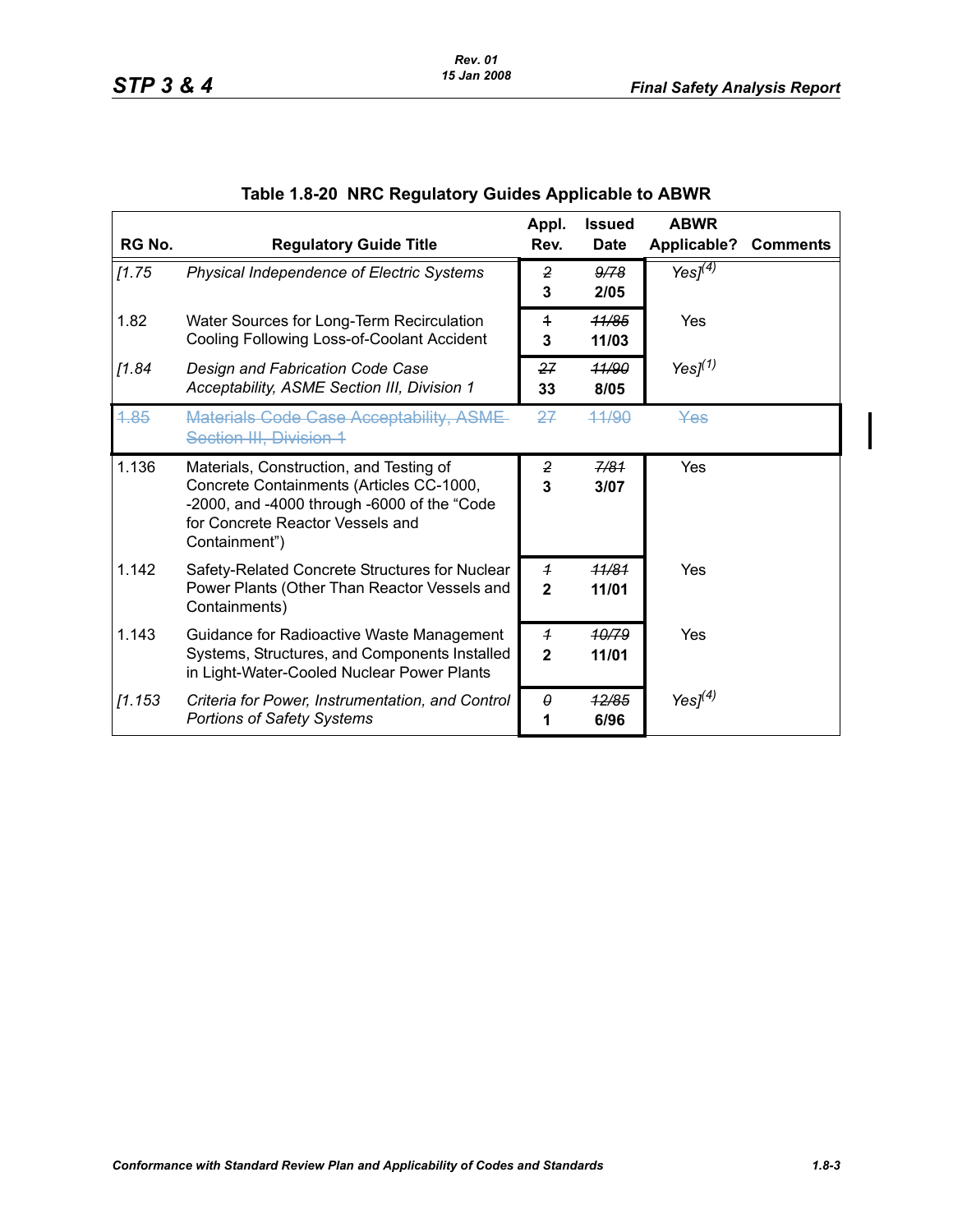<span id="page-3-0"></span>

| <b>Code or Standard</b>                                  |                                          |                                                                                                                                                                    |  |  |  |
|----------------------------------------------------------|------------------------------------------|--------------------------------------------------------------------------------------------------------------------------------------------------------------------|--|--|--|
| <b>Number</b>                                            | Year                                     | <b>Title</b>                                                                                                                                                       |  |  |  |
|                                                          | <b>American Concrete Institute (ACI)</b> |                                                                                                                                                                    |  |  |  |
| $(349^{(1)}$                                             | 1980 1997                                | Code Requirements for Nuclear Safety-Related Concrete<br>Structures] <sup>(1)</sup>                                                                                |  |  |  |
| <b>American Society of Mechanical Engineers (ASME)</b>   |                                          |                                                                                                                                                                    |  |  |  |
| [SEC III                                                 | 1989                                     | BPVC Section III, Division 1, Rules for Construction of Nuclear<br>Power Plant Components] <sup>(6)(8)</sup>                                                       |  |  |  |
| [Sec III                                                 | <b>2001 with</b><br>2003<br>Addenda      | BPVC Section III, Division 2, Rules for Construction of Nuclear<br>Power Plant Components <sup>[8]</sup>                                                           |  |  |  |
| Institute of Electrical and Electronics Engineers (IEEE) |                                          |                                                                                                                                                                    |  |  |  |
| <b>F279</b>                                              | 1971                                     | Criteria for Protection Systems for NPGSI <sup>(3)(4)</sup>                                                                                                        |  |  |  |
| $[384^{(1)}]$                                            | 1981 1992                                | Criteria for Independence of Class 1E Equipment and Circuits] <sup>(3)</sup>                                                                                       |  |  |  |
| (603 <sup>(†)</sup> )                                    | <b>1980 1991</b>                         | <b>IEEE Standard Criteria for Safety Systems for Nuclear Power</b><br>Generating Stations, including the corrective sheet dated<br><u>January 30, 1995 (3) (4)</u> |  |  |  |
| U.S. Military (MIL)                                      |                                          |                                                                                                                                                                    |  |  |  |
| $ISTD-461G E$                                            | <del>1987</del> 1999                     | Electromagnetic Emission and Susceptibility Requirements for the<br>Control of Electromagnetic Interference] <sup>(3)(4)</sup>                                     |  |  |  |
| <b>JSTD-462E</b>                                         | <b>1967 1999</b>                         | Measurement of Electromagnetic Interference Characteristics] <sup>(3)(4)</sup>                                                                                     |  |  |  |
| <b>[STD-1478</b>                                         | <u> 1991</u>                             | <del>Task Performance Analysis]<sup>(b)</sup></del>                                                                                                                |  |  |  |

## **Table 1.8-21 Industrial Codes and Standards(\*) Applicable to ABWR**

Notes:

- *(1)* See Subsection 3.8.3.2 for restriction to use of these.
- *(3)* See Section 7A.1(1).
- *(4)* See Section 7A.1(2).
- *(6)* See Subsection 3.8.1.1.1 for specific restriction of change to this edition.
- *(8)* See Subsection 3.9.1.7 for specific restriction of change to this edition in application to piping design. See Table 3.2-3 for the restricted Subsections of this Code as applied to piping design only.
	- (\*) The listing of a code or standard does not necessarily mean that it is applicable in its entirety.
	- (†) Also an ANSI code (i.e. ANSI/ASME, ANSI/ANS, ANS/IEEE etc.).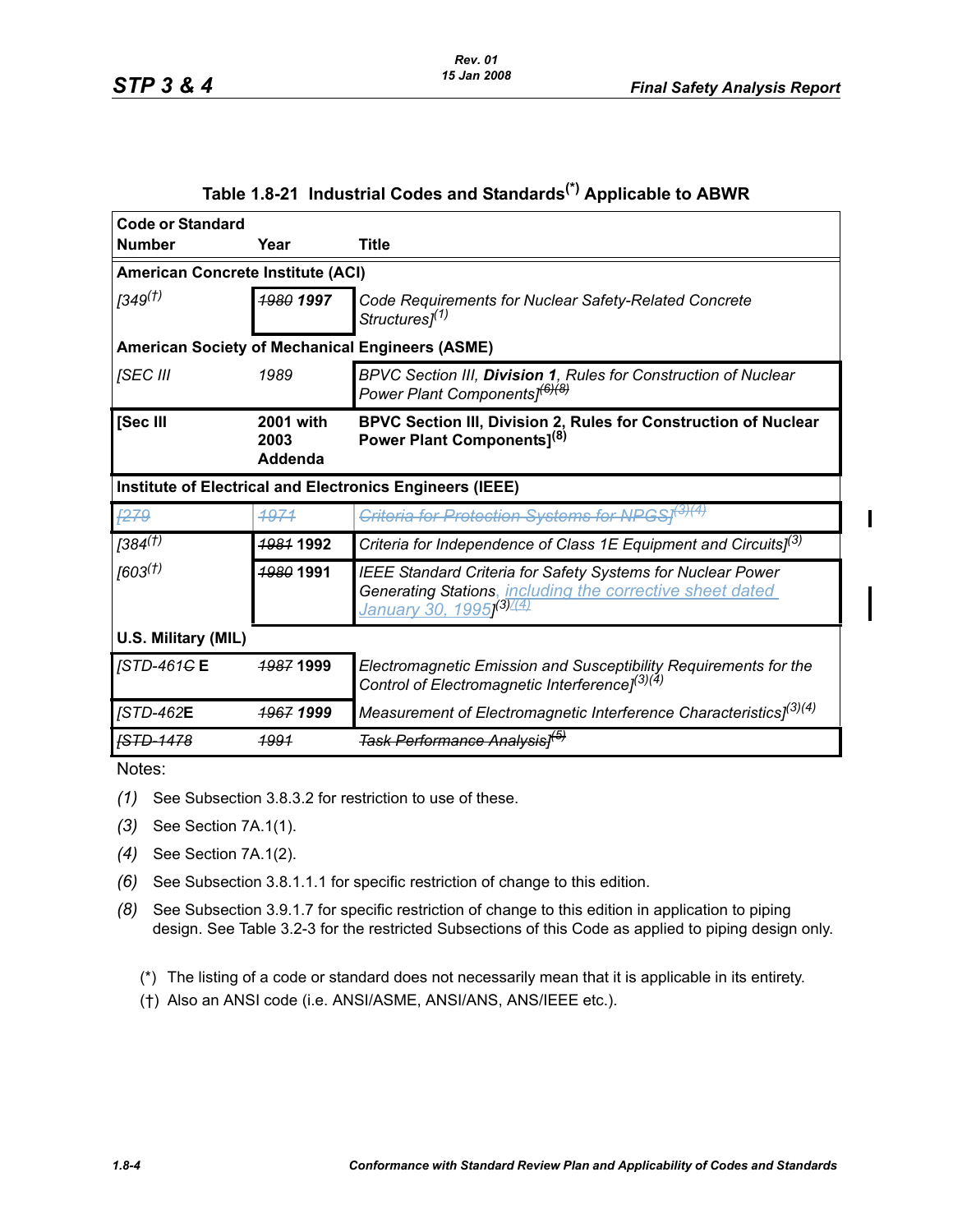<span id="page-4-0"></span>

| Code or                                                |      |                                                                                                             |  |  |
|--------------------------------------------------------|------|-------------------------------------------------------------------------------------------------------------|--|--|
| <b>Standard</b><br><b>Number</b>                       | Year | <b>Title</b>                                                                                                |  |  |
|                                                        |      | <b>American Concrete Institute (ACI)</b>                                                                    |  |  |
| 349                                                    | 1997 | Code Requirements for Nuclear Safety-Related Concrete Structures                                            |  |  |
| 350                                                    | 2001 | Code Requirements for Environmental Engineering Concrete Structures, and<br>Commentary (ACI 350R-01)        |  |  |
| 350.1                                                  | 2001 | Tightness Testing of Environmental Engineering Concrete Structures, and<br>Commentary (ACI 350.1R-01)       |  |  |
|                                                        |      | <b>American Nuclear Society (ANS)</b>                                                                       |  |  |
| 2.8                                                    | 1992 | Determining Design Basis Flooding at Power Reactor Sites                                                    |  |  |
| 3.11                                                   | 2005 | Determining Meteorological Information at Nuclear Facilities                                                |  |  |
| 5.1                                                    | 2005 | Decay Heat Power in Light Water Reactors                                                                    |  |  |
| 40.37                                                  | 200x | Mobile Radioactive Waste Processing Systems                                                                 |  |  |
| 55.1                                                   | 1992 | Solid Radwaste Processing System for Light Water Reactor Plants                                             |  |  |
| 55.6                                                   | 1993 | Liquid Radioactive Waste Processing System for Light Water Reactor Plants                                   |  |  |
| 57.1                                                   | 2005 | Design Requirements for Light Water Reactor Fuel Handling Systems                                           |  |  |
| 57.2                                                   | 1983 | Design Requirements for Light Water Reactor Spent Fuel Storage Facilities at<br><b>Nuclear Power Plants</b> |  |  |
| 57.3                                                   | 1983 | Design Requirements for New Fuel Storage Facilities at Light Water Reactor<br>Plants                        |  |  |
|                                                        |      | American Petroleum Institute (API)                                                                          |  |  |
| 610                                                    | 2004 | Centrifugal Pumps for Petroleum, Petrochemical and Natural Gas Industries                                   |  |  |
| 620                                                    | 2002 | Design and Construction of Large, Welded, Low-Pressure Storage Tanks (with<br>June 2004 Addenda)            |  |  |
| 650                                                    | 2007 | Welded Steel Tanks for Oil Storage, Addendum 3                                                              |  |  |
| 674                                                    | 1995 | Positive Displacement Pumps - Reciprocating                                                                 |  |  |
| 675                                                    | 1994 | Positive Displacement Pumps - Controlled Volume                                                             |  |  |
| <b>American Society of Civil Engineers (ASCE)</b>      |      |                                                                                                             |  |  |
| 4                                                      | 1998 | Seismic Analysis of Safety-Related Nuclear Structures (and Commentary)                                      |  |  |
| 43                                                     | 2005 | Seismic Design Criteria for Structures, Systems and Components Nuclear<br><b>Facilities</b>                 |  |  |
|                                                        |      | American Society of Civil Engineers / Structural Engineering Institute (ASCE/SEI)                           |  |  |
| $\overline{7}$                                         | 2005 | Minimum Design Loads for Buildings and Other Structures                                                     |  |  |
| <b>American Society of Mechanical Engineers (ASME)</b> |      |                                                                                                             |  |  |
| $AG-1$                                                 | 1997 | Code on Nuclear Air and Gas Treatment                                                                       |  |  |

#### **Table 1.8-21a Codes and Standards for Site-Specific Systems**